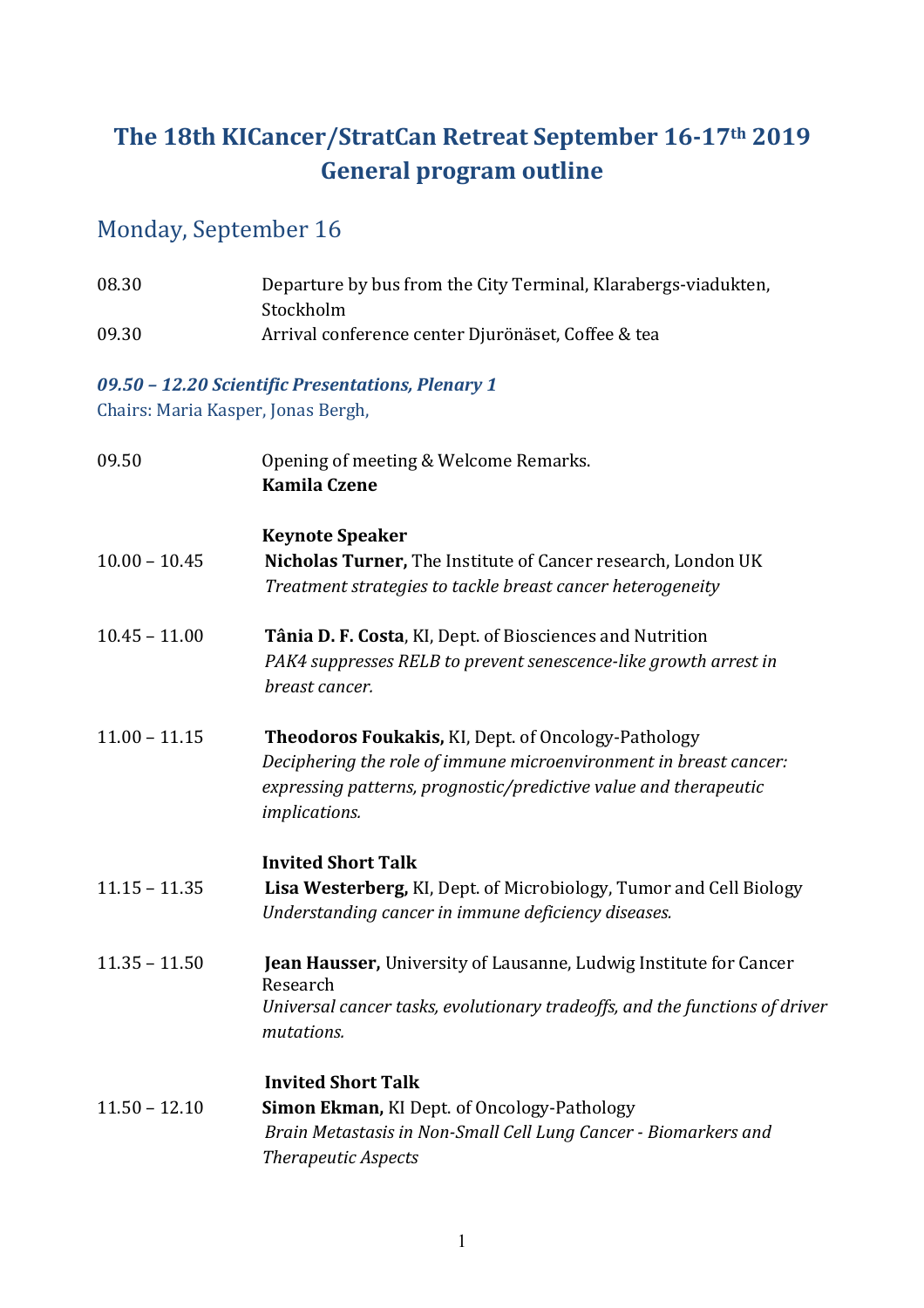#### 12.10 – 12.20 **Photo session** (Group photo of all taken outside)

12.20 – 13.15 LUNCH

# *13.15 – 16.10 Scientific Presentations, Plenary 2*

Chairs: Sonia Lain, Arne Östman

|                 | <b>Keynote speaker</b>                                                                                                                                                                                              |
|-----------------|---------------------------------------------------------------------------------------------------------------------------------------------------------------------------------------------------------------------|
| $13.15 - 14.00$ | Matthew G. Vander Heiden, Koch Institute for Cancer Research at<br>MIT, Massachusetts                                                                                                                               |
|                 | Understanding metabolic limitations in cancer                                                                                                                                                                       |
|                 | <b>Invited Short Talk</b>                                                                                                                                                                                           |
| $14.00 - 14.20$ | Seishi Ogawa, Dep. Pathology and Tumor Biology, Institute for the<br>Advanced Study of Human Biology (WPI-ASHBi), Kyoto University,<br>Kyoto; KI, Dep. of Molecular Hematology,<br>On the Origin of Cancer          |
| $14.20 - 14.35$ | <b>Irena Roci, KI, Dept. of Medicine, Unit of Computational Medicine</b><br>Idendtifying arginase 2 as a potential cancer vulnerabitly in SG2M<br>phases.                                                           |
| $14.35 - 14.50$ | Hong Qian, KI, Dept. of Medicine, Huddinge<br>Laminin A4 deletion leads to impaired hematopoietic regenaraion<br>following irradiation-induced injury and accelerates the progression of<br>acute myeloid leukemia. |
| $14.50 - 15.20$ | <b>COFFEE BREAK &amp; CHECK IN</b>                                                                                                                                                                                  |
|                 | <b>Invited Short Talk</b>                                                                                                                                                                                           |
| $15.20 - 15.40$ | Johan Lundin, KI, Department of Public Health Sciences<br>Machine Intelligence for Outcome Prediction in Cancer                                                                                                     |
|                 | <b>Invited presentation</b>                                                                                                                                                                                         |
| $15.40 - 15.55$ | Marisol Soengas, CNIO - Centro Nacional                                                                                                                                                                             |
|                 | de Investigaciones Oncológicas, Madrid, Spain                                                                                                                                                                       |
|                 | Overview of Cancer Research at CNIO                                                                                                                                                                                 |
|                 | <b>Invited presentation</b>                                                                                                                                                                                         |
| $15.55 - 16.10$ | Harald Blegen & Jonas Bergh                                                                                                                                                                                         |
|                 | New Cancer organisation at KI, Updates activities Theme Cancer,                                                                                                                                                     |
|                 | progress Comprehensive Cancer Center (CCC)                                                                                                                                                                          |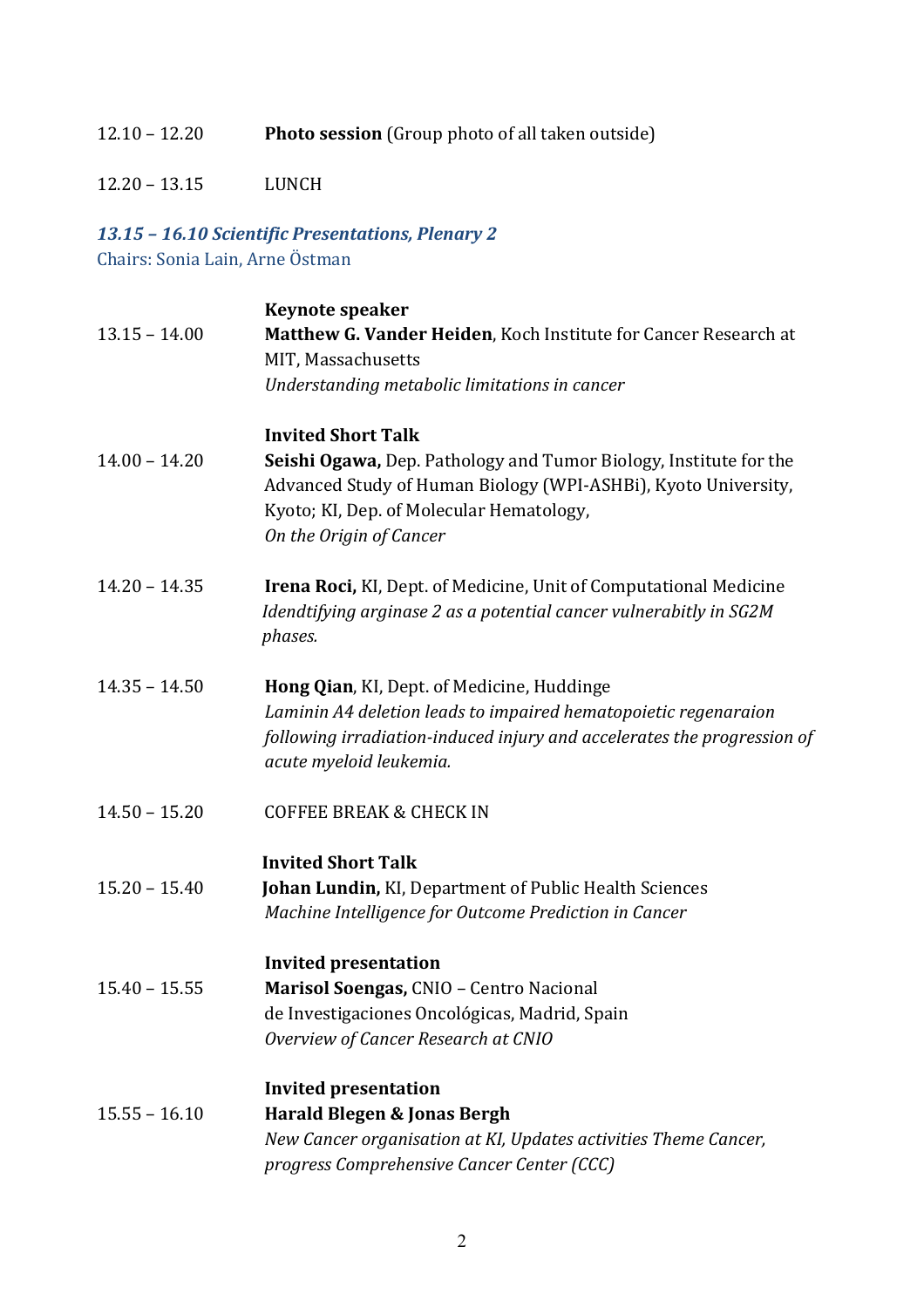#### *16.35 – 17.50 Scientific Break Out Sessions I-V*

| House 6, ROOM 6A 16.35 - 17.50<br>Chairs: Lisa Westerberg, Elena Kashuba | <b>Break out session NUMBER ONE (I) Selection from abstracts.</b><br><b>Session Title: Mechanisms of Cancer Progression</b>                                                 |
|--------------------------------------------------------------------------|-----------------------------------------------------------------------------------------------------------------------------------------------------------------------------|
| $16.35 - 16.50$                                                          | Ola Hermanson, Dept. of Neuroscience<br>Bioprinting for stem cell and cancer research in 2-3-4D: new<br>possibilities, new problems.                                        |
| $16.50 - 17.05$                                                          | <b>Sophia Ceder, KI, Dept. of Oncology-Pathology</b><br>Disrupting redox homeostasis in cancer cells enhances efficacy of mutant<br>p53 reactivator APR-246                 |
| $17.05 - 17.20$                                                          | Carlos Benitez-Buelga, KI, Dept. of Oncology-Pathology<br>OGG1 inhibitors: a new way of exploiting DNA damage to treat cancer                                               |
| $17.20 - 17.35$                                                          | María Victoria Ruiz-Pérez, KI, Dept. of Microbiology, Tumor and Cell<br><b>Biology</b><br>Fatty acid metabolism is fundamental for neuroblastoma.                           |
| $17.35 - 17.50$                                                          | Lena Ström, KI, Dept. of Cell and Molecular Biology<br>Importance of the cohesion network for genome integrity, based on its<br>role during DNA damage response and repair. |

*Break out session NUMBER TWO (II). Selection from abstracts. House 3, ROOM 3A, 16.35 – 17.50* **Session Title: Cancer Resistance and Prognosis**

Chairs: Nina Gustafsson, Kristina Viktorsson

| $16.35 - 16.50$ | <b>Muhammad Kashif, KI, Dept. of Biosciences and Nutrition</b><br>Redox regulation of NRas- and BRaf-mutant malignant melanoma<br>metastasis.                                                                                               |
|-----------------|---------------------------------------------------------------------------------------------------------------------------------------------------------------------------------------------------------------------------------------------|
| $16.50 - 17.05$ | <b>Madhurendra Singh, KI, Dept. of Microbiology, Tumor and Cell</b><br><b>Biology</b><br>Overcoming tamoxifen resistance in breast cancer by SULT1A1-<br>activated compounds.                                                               |
| $17.05 - 17.20$ | <b>Shixing Zheng, KI, Dept. of Microbiology, Tumor and Cell Biology</b><br>Downregulation of adipose triglyceride lipase by EBV-encoded latent<br>membrane protein 2A is associated with aggressive tumor phenotypes<br>and poor prognosis. |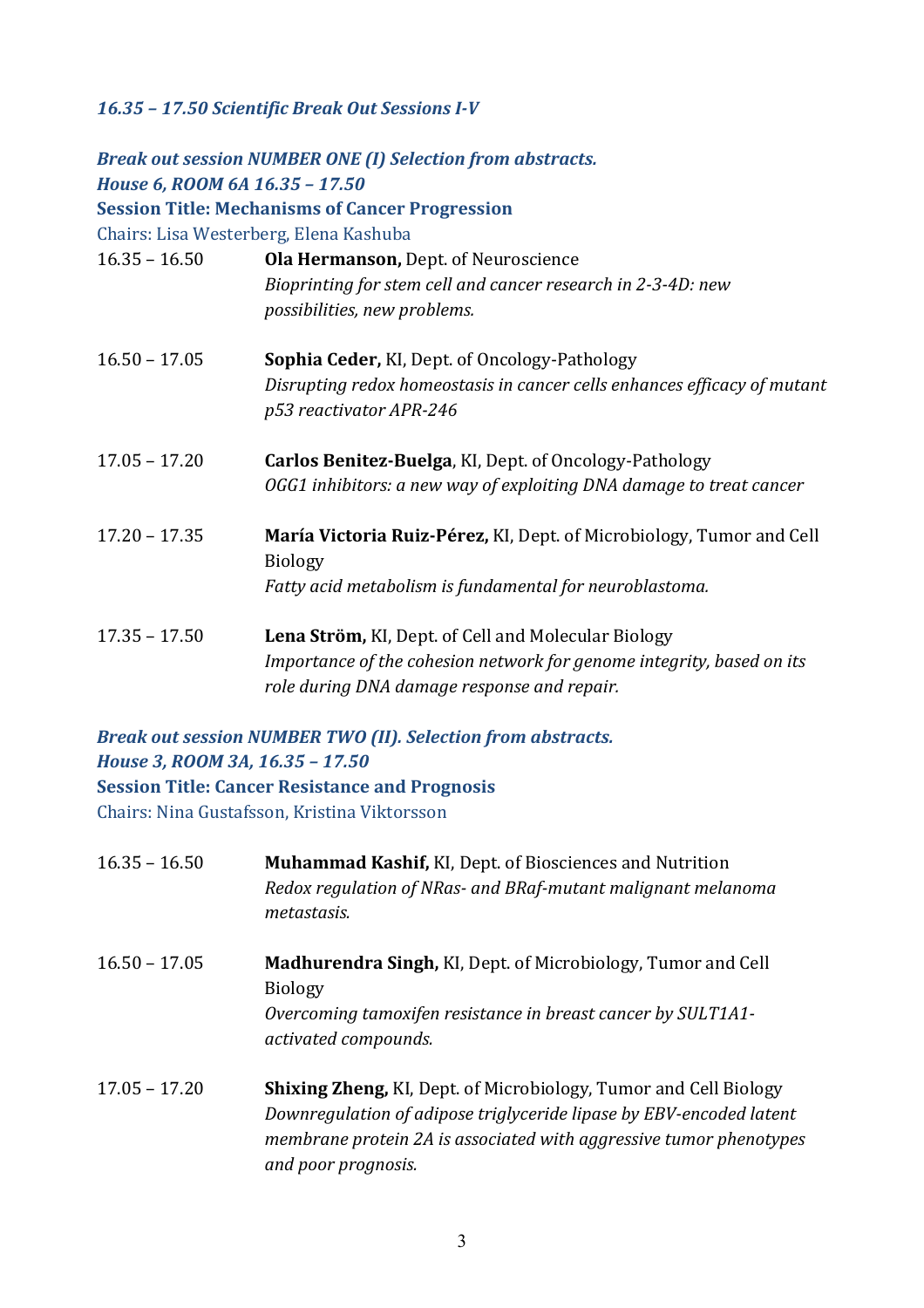- 17.20 17.35 **Lidia Moyano-Galceran,** KI, Dept. of Microbiology, Tumor and Cell *Adaptive RSK-EPHA2-GPRC5A signaling switch triggers chemotherapy resistance in ovarian cancer.*
- 17.35 17.50 **Benjamin Gebhard,** KI, Dept. of Oncology-Pathology *Profiling of small extra cellular derived vesicles from EGFR-mutant NSCLC cells- identification of resistance drivers and EGFR-TKI treatment biomarkers.*

#### *Break out session NUMBER THREE (III). Selection from abstracts. House 3, ROOM 3E, 16.35 – 17.50* **Session Title: Epidemiology and Translational research** Chairs: Mattias Rantalainen, Louise Eriksson

| $16.35 - 16.50$ | Felix Grassmann, KI, Dept. of Medical Epidemiology & Biostatistics<br>X chromosome mosaicism in lymphocytes is associated with breast<br>cancer risk and prognosis. |
|-----------------|---------------------------------------------------------------------------------------------------------------------------------------------------------------------|
| $16.50 - 17.05$ | Mark Clements, KI, Dept. of Medical Epidemiology & Biostatistics<br>The cost-effectiveness of prostate cancer screening using the STHLM3<br>test.                   |
| $17.05 - 17.20$ | Nicholas P. Tobin, KI, Dept. of Oncology-Pathology<br>A pan-cancer analysis of the frequency of DNA alterations across cell<br>cycle activity levels.               |
| $17.20 - 17.35$ | <b>Shadi Azam, KI, Dept. of Medical Epidemiology &amp; Biostatistics</b><br>Determinants of mammographic density change.                                            |
| $17.35 - 17.50$ | Pär Sparén, KI, Dept. of Medical Epidemiology and Biostatistics<br>Effectiveness of HPV vaccination against cervical cancer.                                        |

*Break out session NUMBER FOUR (IV) Artificial Intelligence. House4, ROOM 4A, 16.35 – 17.50* **Session Title: Artificial Intelligence**

Chairs: Iurii Petrov, Benedek Bozoky

- 16.35 16.50 **Carlos Fernandez Moro,** KI, Dept. of Laboratory Medicin, *The dawn of AI digital pathology for cancer diagnosis - The Karolinska University Hospital experience*
- 16.50 17.05 **Nina Linder** Institute for Molecular Medicine Finland (FIMM),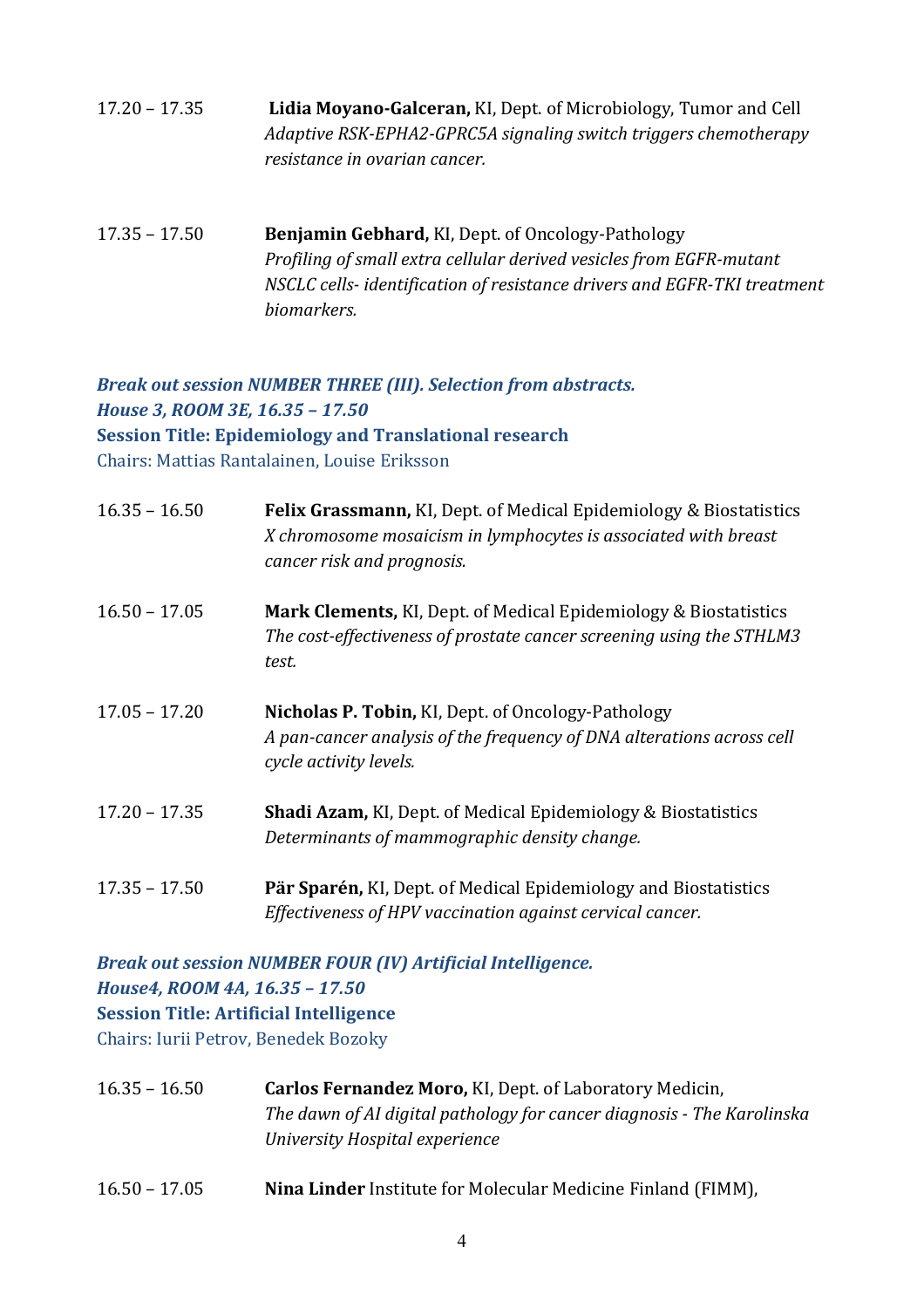|                 | University of Helsinki and International Maternal and Child Health<br>(IMCH), Uppsala University<br>AI for tissue based cancer research- where are we now? |
|-----------------|------------------------------------------------------------------------------------------------------------------------------------------------------------|
| $17.05 - 17.20$ | <b>Jonas Maaskola, Dept. of Biochemistry and Biophysics, Stockholm</b><br>University<br>Diagnosis of prostate cancer heterogeneity using AI                |
|                 |                                                                                                                                                            |
| $17.20 - 17.40$ | <b>Jan Komorowski, Dept. of Cell and Molecular Biology, Computational</b><br>Biology and Bioinformatics, Uppsala University                                |
|                 | Explainable Machine Learning - Answering the Question "Why do we                                                                                           |
|                 | have this prediction?                                                                                                                                      |

17.40 – 17.50 *General discussion*

#### *Break out session NUMBER FIVE (V)Meet the Editor House 5, ROOM 5A, 16.35 – 17.50* **Session Title: Meet the Editor** Chairs: Boris Zhivotovsky, Per Hall

| $16.35 - 16.50$                    | Boris Zhivotovsky, KI, Dept. Institute of Environmental Medicine<br>Editor of Cell death & Disease                                  |
|------------------------------------|-------------------------------------------------------------------------------------------------------------------------------------|
| $16.50 - 17.05$                    | <b>Per Hall, KI, Dept. Department of Medical Epidemiology and</b><br><b>Biostatistics</b><br>Al Editor of British Journal of Cancer |
| $17.05 - 17.50$                    | Discussion and questions from the audience                                                                                          |
| 18.15                              | <b>DINNER</b>                                                                                                                       |
| $19.30 - 20.00$<br>$20.00 - 22.00$ | Mounting of posters<br>Poster session with discussions & mingle                                                                     |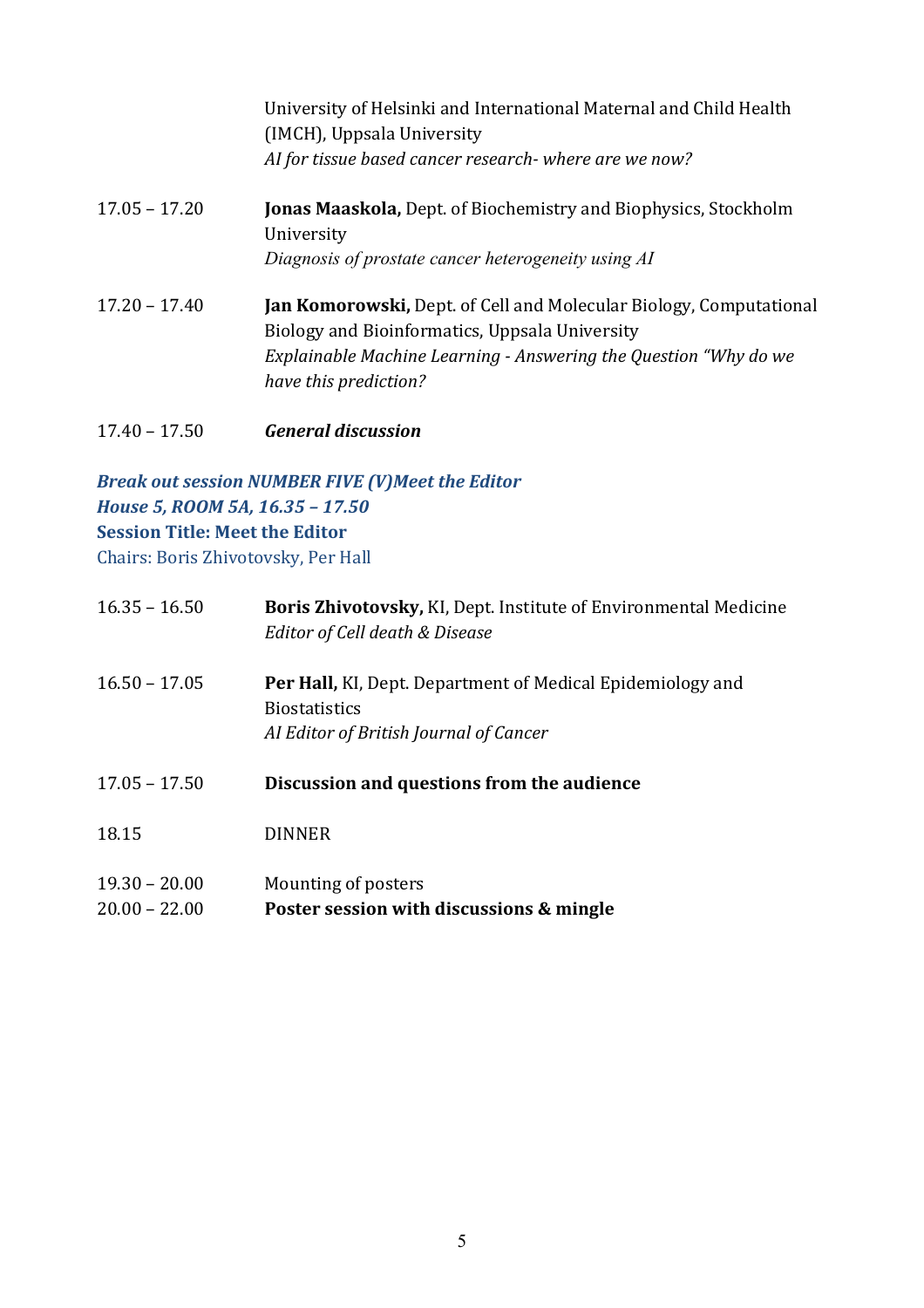## Tuesday, September 17

07.30 - 08.45 BREAKFAST & CHECK OUT

#### *09.00 – 11.50 Scientific Presentations, Plenary 3* Chairs: Bertrand Joseph, Kamila Czene

|                 | <b>Keynote Speaker</b>                                                |
|-----------------|-----------------------------------------------------------------------|
| $09.00 - 09.45$ | Marisol Soengas, CNIO - Centro Nacional                               |
|                 | de Investigaciones Oncológicas, Madrid, Spain                         |
|                 | MetAlert mice: a platform for whole-body imaging and pharmacological  |
|                 | targeting of metastatic niches.                                       |
|                 | <b>Invited Short Talk</b>                                             |
| $09.45 - 10.05$ | Mattias Carlsten, KI, Dept. of Medicine, Huddinge                     |
|                 | NK cell immunotherapy against AML and MDS - Can outcomes be further   |
|                 | improved by modulation of homing?                                     |
| $10.05 - 10.20$ | Alessandro Mega, KI, Department of Oncology-Pathology                 |
|                 | The astrocyte-driven enhancement of glioblastoma growth as a          |
|                 | therapeutic target.                                                   |
| $10.20 - 10.50$ | <b>COFFEE BREAK</b>                                                   |
|                 | <b>Invited Short Talk</b>                                             |
| $10.50 - 11.10$ | Linda Lindström KI, Dept. of Biosciences and Nutrition                |
|                 | The importance of tumor characteristics and benefit from treatment on |
|                 | the long-term risk of fatal breast cancer                             |
|                 | <b>Invited Short Talk</b>                                             |
| $11.10 - 11.30$ | Johanna Ungerstedt, KI, Dept. of Medicine                             |
|                 | Chronic myelomonocytic leukemia (CMML) as a model disease for         |
|                 | understanding the consequences of TET2 mutation                       |
|                 | <b>Invited Short Talk</b>                                             |
| $11.30 - 11.50$ | Päivi Östling, KI, Dept. of Oncology-Pathology                        |
|                 | <b>Functional Precision Cancer Medicine - Beyond Genomics</b>         |
| $11.50 - 12.50$ | <b>LUNCH</b>                                                          |
|                 |                                                                       |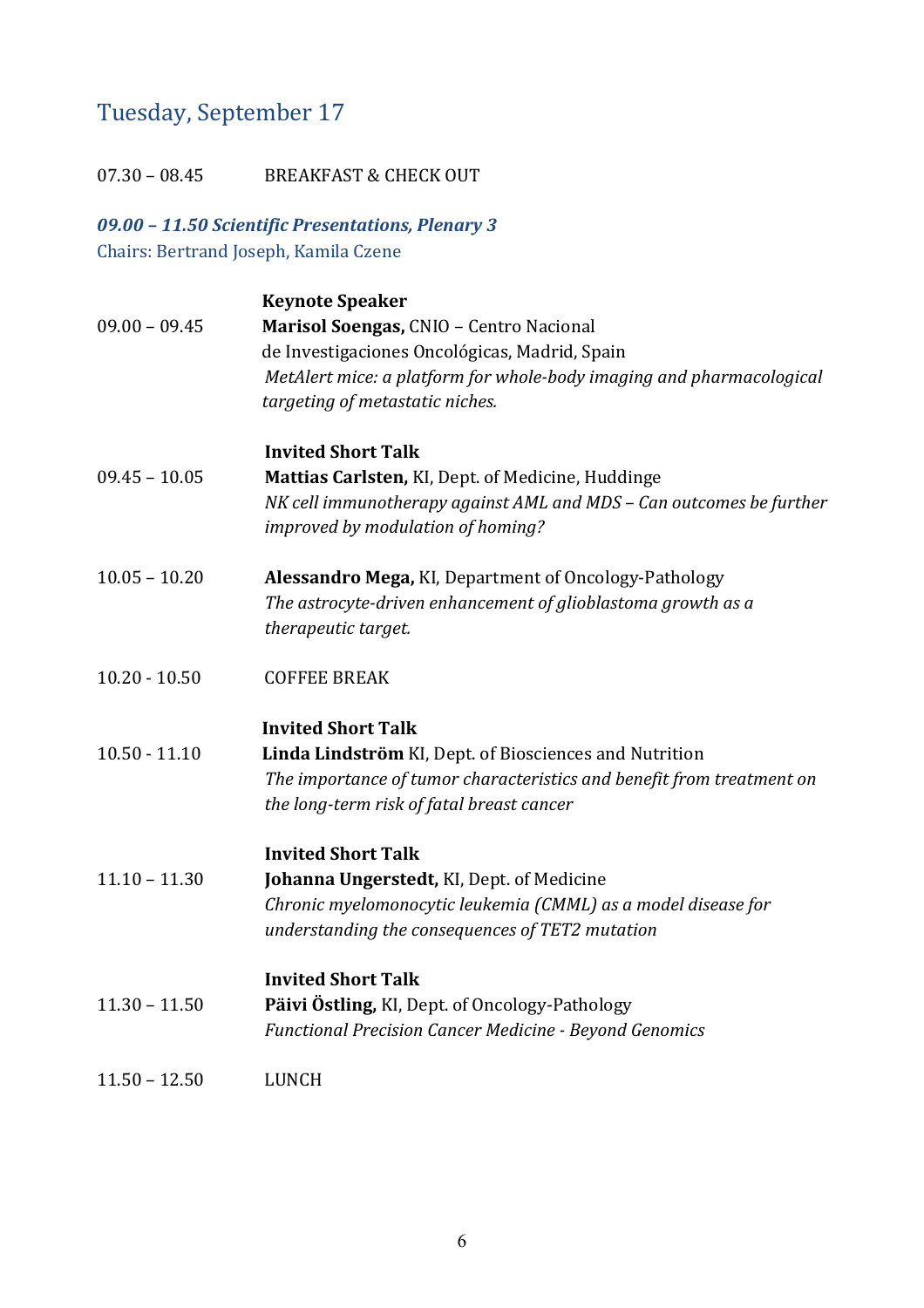### *12.50 – 14.00 Scientific Presentations, Plenary 4*

Chairs: Marie Arsenian Henriksson, Nick Tobin

| $12.50 - 13.05$ | Yinxi Wang, KI, Dept. of Medical Epidemiology and Biostatistics<br>Improving breast cancer histologic grading using deep learning. |
|-----------------|------------------------------------------------------------------------------------------------------------------------------------|
|                 | <b>Invited Short Talk</b>                                                                                                          |
| $13.05 - 13.25$ | Magnus Nilsson, KI, Dept. of Clinical Science, Intervention and<br>Technology                                                      |
|                 | Clinical trials in esophageal cancer in an expanding Scandinavian<br>multicenter trial network                                     |
| $13.25 - 13:40$ | <b>Stina Wickström, KI, Dept. of Oncology-Pathology</b>                                                                            |
|                 | Adoptive cell transfer combined with DC vaccination in patients with<br>metastatic melanoma.                                       |
|                 | <b>Invited Short Talk</b>                                                                                                          |
| $13.40 - 14.00$ | Lars Eriksson, KI, Dept. of Learning, Informatics, Management and                                                                  |
|                 | Ethics; Karolinska University Hospital, Department of Infectious                                                                   |
|                 | Diseases; City, University of London, School of Health Sciences.                                                                   |
|                 | Patient-reported early symptoms and sensations in lung cancer                                                                      |
|                 |                                                                                                                                    |

14.00 – 14.30 COFFEE BREAK

## *14.30 – 15.15 Scientific Presentations, Plenary 5*

Chairs: Helene Rundqvist, Ingemar Ernberg

| $14.30 - 14.50$ | <b>Invited Short talk</b><br>Maria Kasper, KI, Dept. of Biosciences and Nutrition<br>Developmental Biology meets Tumor Biology                                              |
|-----------------|-----------------------------------------------------------------------------------------------------------------------------------------------------------------------------|
| $14.50 - 15.05$ | <b>Shi Yong Neo, KI, Dept. of Oncology-Pathology</b><br>CD73 immune checkpoint defines inducible regulatory NK cells in the<br>tumor microenvironment.                      |
| $15.05 - 15.25$ | <b>Invited Short talk</b><br><b>Per Hall, KI, Dept. of Medical Epidemiology and Biostatistics,</b><br>The latest evidence from current practice on breast cancer prevention |
| 15.25 - 15.40   | Poster prizes<br>Ingemar Ernberg                                                                                                                                            |